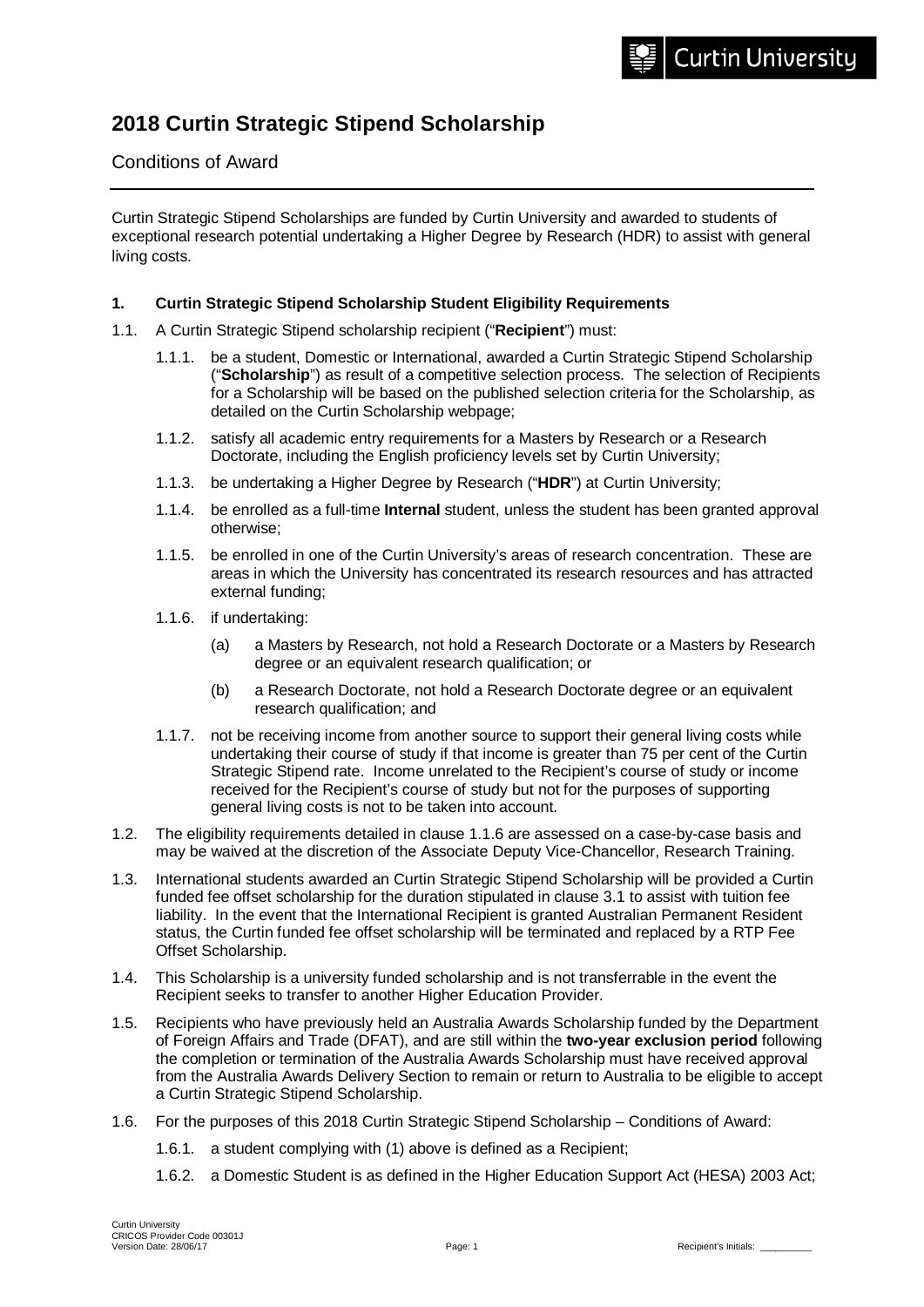- 1.6.3. the HESA Act 2003 is defined as the main piece of legislation governing higher education in Australia;
- 1.6.4. an International Student is defined an overseas student, as defined in the Higher Education Support Act (HESA) 2003 Act, and who is a student having met International student visa requirements as specified by the Australian Government Department of Immigration and Border Protection;
- 1.6.5. a Scholarship is defined as support provided to a student, or on behalf of a student, to assist with expenses associated with their HDR;
- 1.6.6. an Australian Permanent Resident is defined as a non-citizen who is the holder of an Australian permanent visa, who can live, work and study without restriction in Australia;
- 1.6.7. a Higher Degree by Research is defined as a Doctor of Philosophy, Masters by Research or Professional Doctorate by Research course, where research typically forms two-thirds or more of the program of learning;
- 1.6.8. a Higher Education Provider is defined as:
	- (a) a constitutional corporation that offers or confers a regulated higher education award; or
	- (b) a corporation that:
		- (i) offers or confers a regulated higher education award; and
		- (ii) is established by or under a law of the Commonwealth or a Territory; or
		- (iii) a person who offers or confers a regulated higher education award for the completion of a course of study provided wholly or partly in a Territory.
- 1.6.9. an Internal student is defined as an on-campus student whose mode of attendance involves regular ongoing face-to-face learning at the institution for the purpose of supervision and/or instruction;
- 1.6.10. a Leave of Absence is defined as a formally approved break in candidature which does not count against the minimum and maximum duration of study, per Rule No. 10 Made Pursuant to Statute No. 12 – Enrolment: Degree of Doctor by Research and Rule No. 11 Made Pursuant to Statute No. 12 – Enrolment: Degree of Master by Research;
- 1.6.11. Conditional status is defined as the academic status associated with the Recipient's enrolment where the Recipient is constrained by conditions to be met by a set deadline determined by the Faculty Graduate Studies Committee or the Associate Deputy Vice-Chancellor, Research Training;
- 1.6.12. Good Standing is defined as the academic status associated with the Recipient's enrolment where the Recipient has achieved satisfactory course progress and is permitted to continue in the course;
- 1.6.13. Remote areas are areas considered inner regional, outer regional, remote or very remote as defined in the Australian Statistical Geography Standard;
- 1.6.14. a De facto relationship is as defined in the Family Law Act 1975; and
- 1.6.15. the two-year exclusion period is defined as the two-year exclusion rule, as defined in the Australia Awards Scholarships Policy Handbook (January 2017).

## **2. Commencement**

- 2.1. Unless there are exceptional circumstances, Recipients offered a Scholarship are expected to commence the degree within the dates specified in the letter of offer or the Scholarship will be withdrawn by the University.
- 2.2. Approval to commence the Scholarship after the dates specified in the letter of offer of the awarding year must be obtained from the Associate Deputy Vice-Chancellor, Research Training.
- 2.3. Scholarship commencement cannot be deferred to the following year.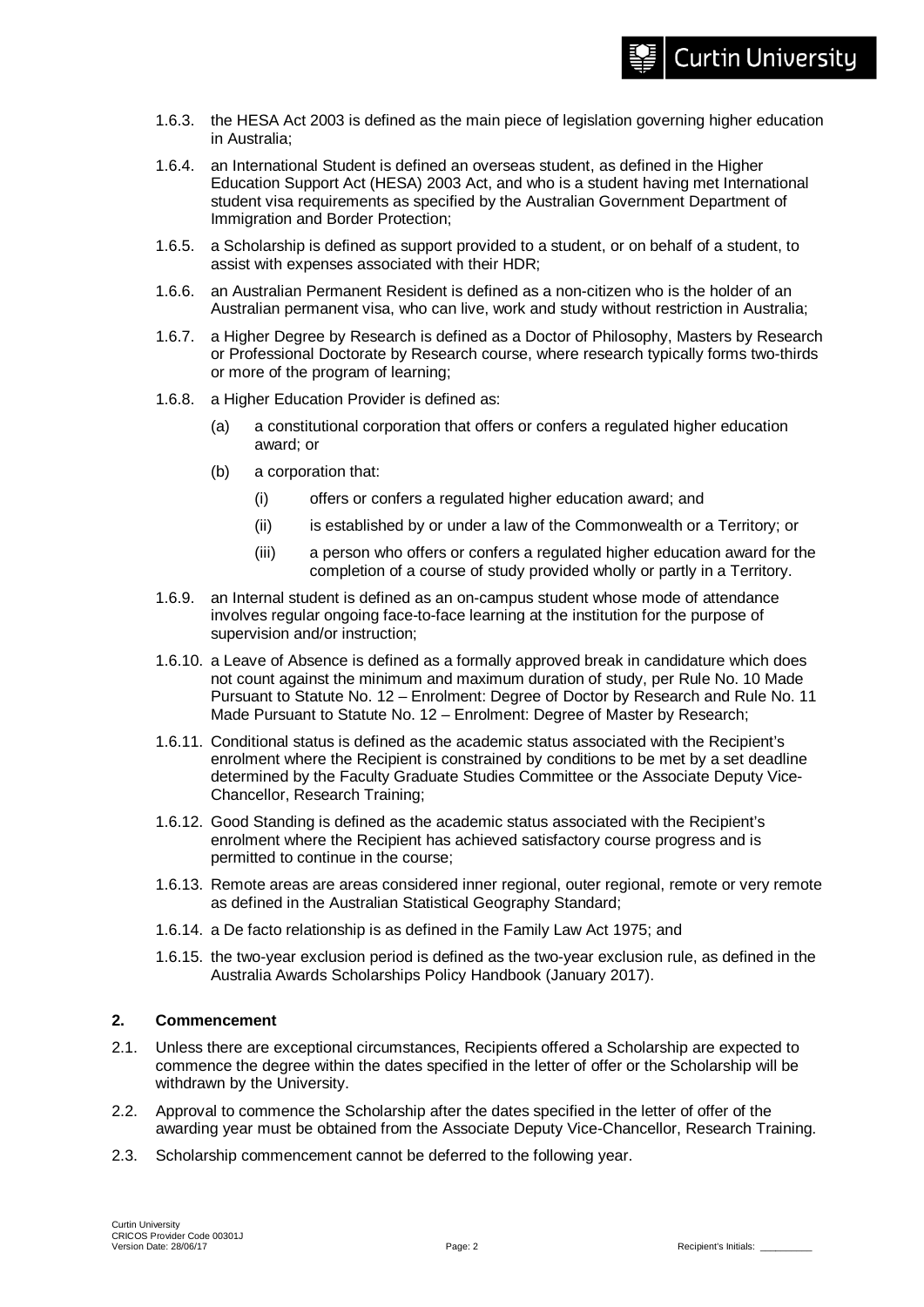# **3. Period of Support**

- 3.1. Recipients are entitled to a maximum of three years full-time equivalent study if undertaking an eligible Research Doctorate and a maximum of two years full-time equivalent study if undertaking a Masters by Research. Respectively, the period of support for Recipients enrolled in a part-time capacity is six (6) years for a Research Doctorate and four (4) years a Master by Research pro rata.
- 3.2. The duration of the Scholarship will be reduced by:
	- 3.2.1. any period of study undertaken towards the degree prior to the commencement of the Scholarship; or
	- 3.2.2. any periods of suspension of the Scholarship.
- 3.3. The duration of the Scholarship will be increased by any periods of paid sick or maternity leave approved by the University.
- 3.4. The maximum period of entitlement is calculated from the course commencement date.

## **4. Scholarship Extensions**

- 4.1. Recipients making satisfactory progression may apply to the University for a Scholarship extension for a period of up to six months where the study exceeds durations listed in clause 3.1.
- 4.2. International Recipients who have applied for a Scholarship extension will be considered at this point in time for an extension of the Recipient's Curtin Strategic Stipend fee offset scholarship.
- 4.3. Scholarship extensions are granted on a case-by-case basis.
- 4.4. A request for an extension will be submitted no sooner than six (6) months before the Scholarship end date and no less than four weeks prior to the end date of the Scholarship. Extensions will not be approved if requested after the Scholarship end date.
- 4.5. No extensions are available for Masters by Research Recipients.
- 4.6. Changes to course enrolment, as defined in (7), (8) and (9) do not constitute sufficient grounds for a Scholarship extension.
- 4.7. Employment commitments, as defined in (11), do not constitute sufficient grounds for a Scholarship extension.

## **5. Value of Scholarship**

- 5.1. Stipend
	- 5.1.1. The University will administer to each Recipient an annual stipend equivalent to the base full-time RTP Stipend rate published by the Department of Education and Training for the relevant year of award.
	- 5.1.2. Part-time Recipients will be administered a Curtin Strategic Stipend at a part-time rate, equivalent to half the full-time Curtin Strategic Stipend rate.
	- 5.1.3. The Curtin Strategic Stipend rates are indexed annually, in line with the annual indexation of the RTP Stipend rates in accordance with the HESA Act 2003.
	- 5.1.4. The value of the Scholarship will be detailed in the Recipient's Scholarship letter of offer.
	- 5.1.5. The Curtin Strategic Stipend is:
		- (a) exempt from taxation for full-time Scholarship Recipients;
		- (b) not exempt from taxation for part-time Scholarship Recipients
	- 5.1.6. The annual Curtin Strategic Stipend will be pro-rated to the equivalent full-time student load consumed in the course.
	- 5.1.7. Fortnightly payments will be made direct to the Recipient in respect of their Curtin Strategic Stipend. Payment into an account in the Recipient's name, with an Australian

**Curtin University**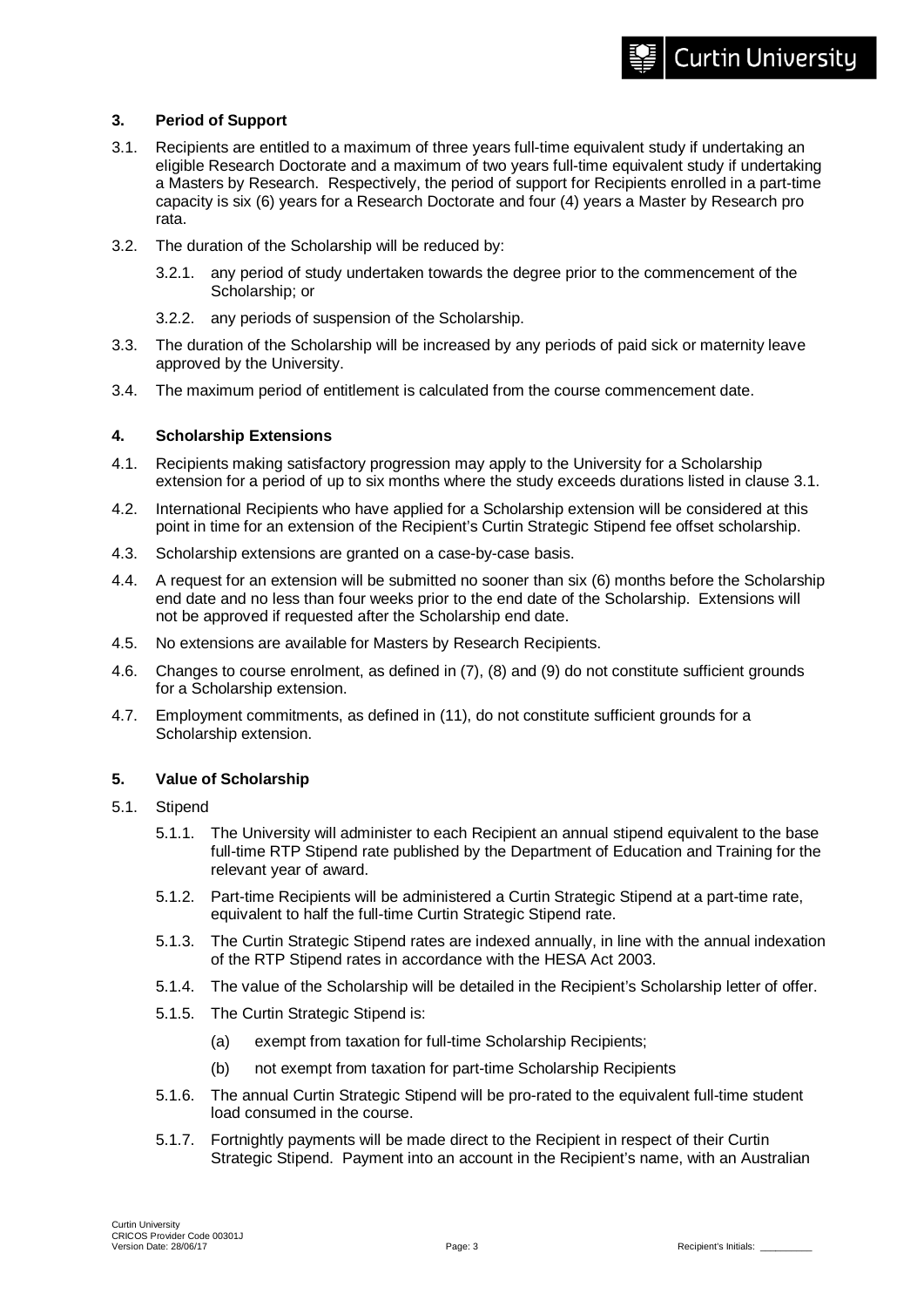Approved Deposit-taking institution such as a bank, is considered to be a payment direct to the Recipient.

- 5.2. Fee offset scholarship
	- 5.2.1. The University will provide International Recipients with a Curtin funded tuition fee offset for the approved course, for the tenure of the Scholarship, to assist with tuition fee liability.
	- 5.2.2. International Recipients who have not submitted their thesis by the end of the Curtin funded fee offset scholarship tenure may be subject to tuition fee liability applicable at the time of scholarship expiry.
- 5.3. Overseas Health Cover allowance
	- 5.3.1. International Recipients, granted and in possession of a valid student visa, will be provided an allowance to cover the cost of basic single Overseas Health Cover (OSHC) for the period of support outlined in (3).
	- 5.3.2. This allowance is additional to the Curtin Strategic Stipend.
	- 5.3.3. Where relevant, the Recipient will be liable for funding any additional costs incurred for family OSHC cover.
- 5.4. Relocation allowance
	- 5.4.1. Domestic Recipients who relocate their place of residence to Perth, Western Australia (Perth) from **Remote** Western Australia, interstate or overseas to commence their Scholarship may be eligible for a relocation allowance.
	- 5.4.2. The allowance:
		- (a) is additional to the Curtin Strategic Stipend;
		- (b) will cover the cost of relocating the Recipient, and where relevant the Recipient's spouse and/or dependent/s;
		- (c) is paid at the maximum rate of \$600 per adult and \$250 per child up to an absolute maximum of \$1,700;
		- (d) is only payable where the relocation to Perth occurs after the date of the Scholarship offer; and
		- (e) must be claimed within six (6) months of Scholarship commencement.
	- 5.4.3. In lodging a claim, the Recipient will provide:
		- (a) proof of marriage or **De facto relationship** for the spouse to be covered under the relocation allowance, for which the status of the relationship must be in effect prior to the date of the Scholarship offer; and
		- (b) birth or adoption certificates for each dependent to be covered under the relocation allowance.
	- 5.4.4. A claim will be processed on provision of original tax receipts, and reimbursements made by the University will include any GST amounts specified in the original tax receipt provided.
- 5.5. Thesis allowance
	- 5.5.1. Recipients may be eligible for a thesis allowance to contribute towards the cost of printing and binding a thesis.
	- 5.5.2. The allowance is:
		- (a) additional to the Curtin Strategic Stipend;
		- (b) payable for costs associated with the re-submission of a thesis, or the lodgment of bound copies of the thesis following approval;
		- (c) paid at a maximum of \$300 for a Masters by Research thesis and \$500 for a Doctoral thesis; and
		- (d) must be claimed within 6 months of course conferral.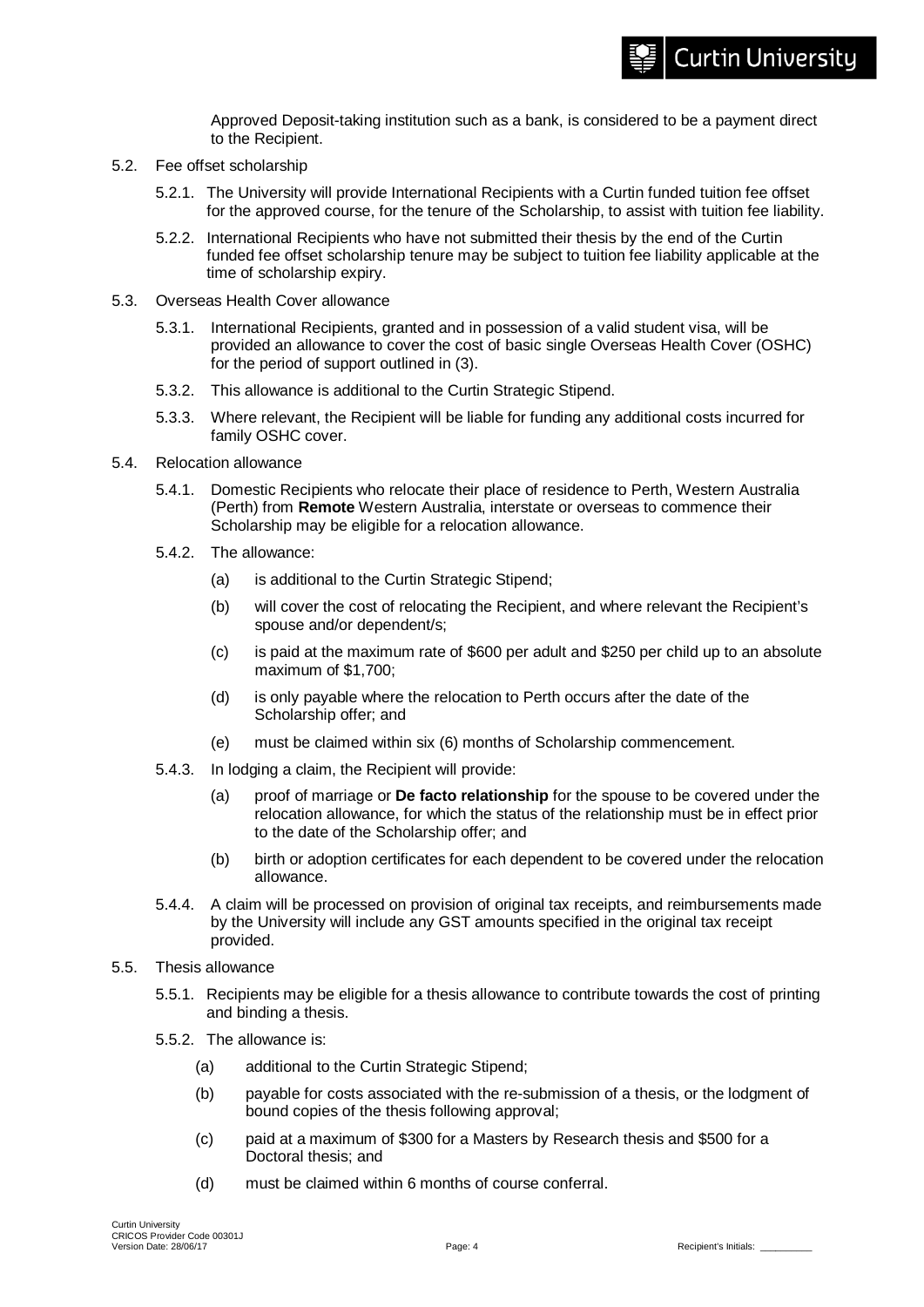- 5.5.3. A claim will be processed on provision of original tax receipts, and reimbursements made by the University will include any GST amounts specified in the original tax receipt provided.
- 5.6. Funding outside the Scholarship
	- 5.6.1. The Recipient is permitted to:
		- (a) obtain funds for fieldwork, equipment or other expenses not covered by the Scholarship; and
		- (b) obtain funding for overseas travel costs from other Australian Government awards or any other source.

#### **6. Approval of a Part-time Scholarship**

- 6.1. Request to undertake part-time study will be made in writing to the Associate Deputy Vice-Chancellor, Research Training. In approving a part-time Scholarship, the institution will be satisfied that the Recipient has an exceptional circumstance which limits the Recipient's capacity to undertake full time study.
- 6.2. The intent to undertake employment on a full-time or substantial part-time basis does not constitute grounds for approval of a part-time Scholarship.
- 6.3. The University may approve a part-time Scholarship where a Recipient has:
	- 6.3.1. carer responsibilities for a pre-school child;
	- 6.3.2. carer responsibilities for school-aged children as a sole parent with limited access to outside support;
	- 6.3.3. carer responsibilities for an invalid or disabled spouse, child or parent; or
	- 6.3.4. a medical condition, which limits the capacity to undertake full-time study (supported by medical certification).
- 6.4. Scholarship Recipients approved to study part-time may revert to full-time study at any time with the permission of the institution.

## **7. Changing Course**

- 7.1. Curtin University may approve a Recipient's request to change research area providing:
	- 7.1.1. the new research area is one of the University's areas of research concentration;
	- 7.1.2. there is agreement between the relevant two Heads of Enrolling Areas who will be impacted by the change; and;
	- 7.1.3. the change of course has the approval of the University Graduate Studies Committee.
- 7.2. Where a Recipient changes course of study to another HDR degree at the same level, the period of support remains unchanged. This includes changes from one field of education to another. For example, a Recipient who has completed one year of a Masters by Research and then changes to a different Masters by Research, will only be entitled to a further 12 months full-time equivalent study.

#### **8. Conversion (upgrade) from a Masters by Research Degree to a Research Doctorate Degree**

- 8.1. Where a Recipient commences studies in a Masters by Research degree and then upgrades to a Research Doctorate, the Recipient's total period of support under the Scholarship will be extended to the maximum period of support provided to a Research Doctorate Recipient as detailed in (3) of these Conditions.
- 8.2. An upgrade may be sought where:
	- 8.2.1. a Recipient who has achieved candidacy in a Masters by Research is deemed to be undertaking research equivalent to doctoral standards; and

**Curtin University**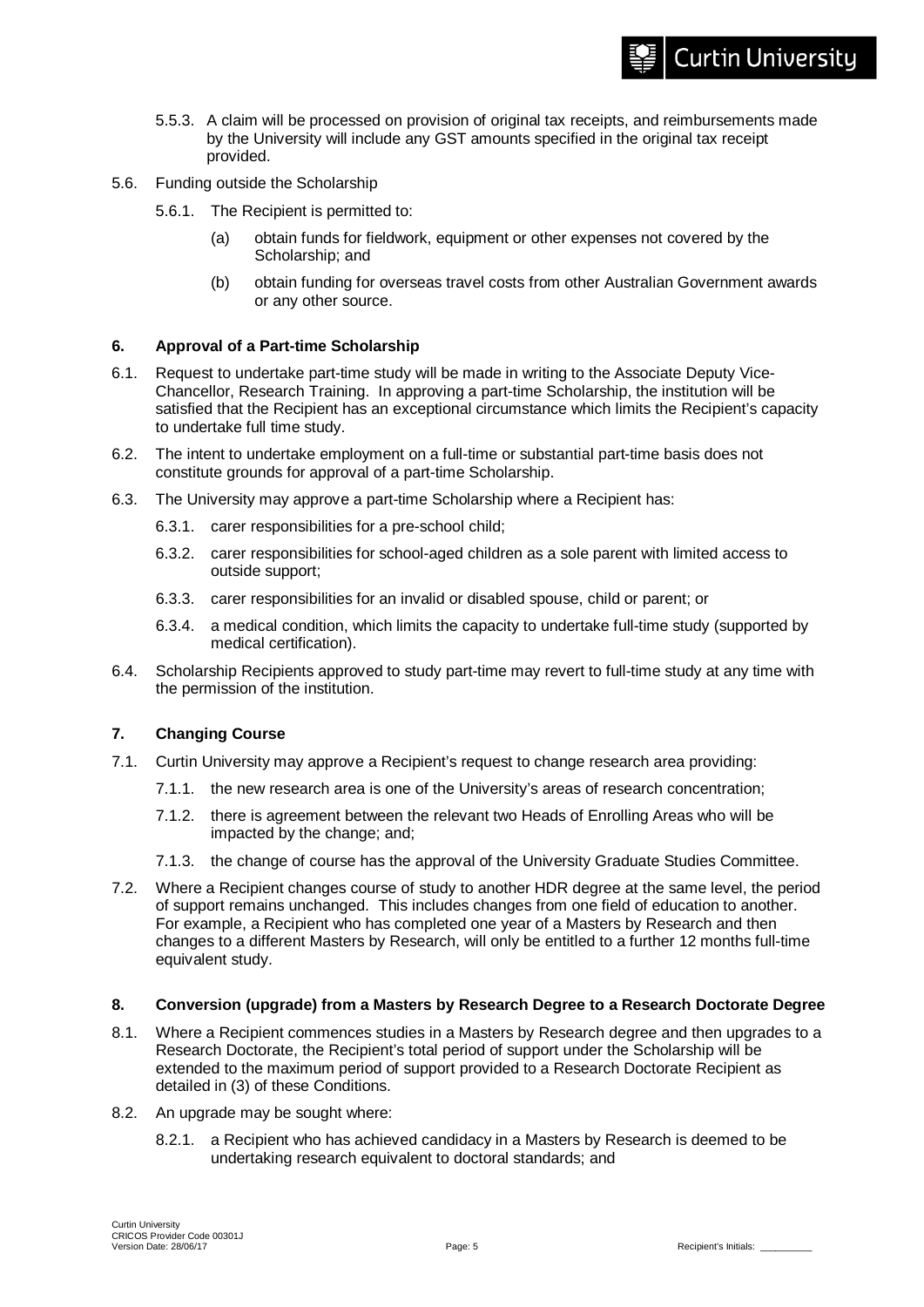- 8.2.2. there is no break between the candidature for the Masters by Research degree and the Research Doctorate degree unless the interval is covered by a period of suspension; and
- 8.2.3. the research undertaken by the Recipient while enrolled in the Masters by Research is modified to meet the requirements for the Research Doctorate.

## **9. Conversion (downgrade) from a Research Doctorate Degree to a Masters by Research Degree**

- 9.1. Where a Recipient elects or is required, for academic or personal reasons, to downgrade candidature from a Research Doctorate to a Masters by Research, the Recipient's period of support under the Scholarship will be reduced to the maximum period of support provided to a Masters by Research Recipient as detailed in (3) of these Conditions.
- 9.2. At the point of course conversion, where the consumed period of support in the previous Research Doctorate exceeds the maximum period of support available to a Masters by Research Recipient as detailed in (3) of these Conditions, the Curtin Strategic Stipend payments will terminate.

## **10. Suspension of Scholarship**

- 10.1. Recipients may apply for a suspension of their Scholarship for up to 12 months. The approval of suspensions will be at the discretion of the University.
- 10.2. In exceptional circumstances, Recipients may apply for suspensions of their Scholarship beyond 12 months, and the Associate Deputy Vice-Chancellor, Research Training will be satisfied that the exceptional circumstances are beyond the Recipient's control and warrant a further suspension of the Scholarship.
- 10.3. Recipients are not normally allowed suspension of their Scholarship within six (6) months of taking up the Scholarship or prior to having their candidacy approved.
- 10.4. Periods of suspension approved pursuant to clause 10.1 will be covered by a Leave of Absence.
- 10.5. The University may suspend the Scholarship if the Recipient:
	- 10.5.1. has been placed on Conditional status by the University, and has failed to meet those conditions within the specified timeframe;
	- 10.5.2. has failed to obtain approval for overseas travel; and/or
	- 10.5.3. has failed to resume study at the University on the return date specified after a period of approved research off-campus and/or outside Australia as detailed in (12).
- 10.6. The Scholarship stipend will not be back paid during the suspension period, per clause 10.5, if a Recipient is re-instated to Good Standing.

#### **11. Employment**

- 11.1. The University does not require Recipients to undertake employment.
- 11.2. In agreed circumstances, the University may permit a Recipient to undertake a limited amount of University teaching or other work which is unrelated to their research topic, as long as these activities do not interfere with progress in the HDR course, and where relevant are consistent with the conditions of the Recipient's student visa.
- 11.3. There is no limit on the income a Recipient can receive from part-time employment which is unrelated to their research topic. Recipients are expected to seek independent taxation advice relating to such employment.
- 11.4. A Recipient is permitted to undertake no more than 8 hours per week of paid employment between the work hours of 9.00am to 5.00pm, Monday to Friday. This excludes university holidays. Part-time Scholarship Recipients seeking paid employment exceeding 8 hours per week between the work hours of 9.00am to 5.00pm, Monday to Friday, are required to obtain permission from the Associate Deputy Vice-Chancellor, Research Training.
- 11.5. Full-time Recipients are expected to dedicate four days a week to study.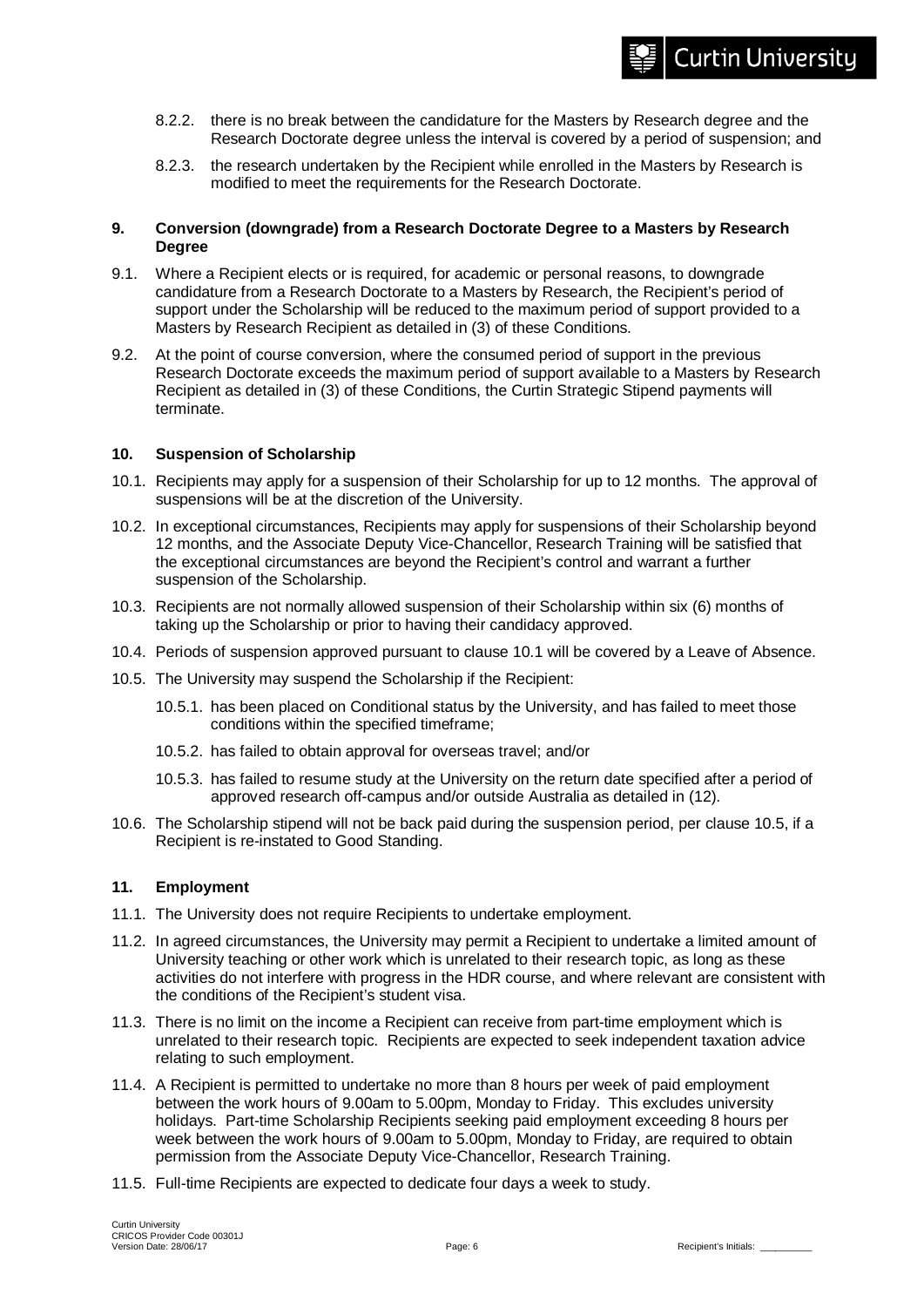- 11.6. Fractional-time or casual academic-equated appointments will not be permitted unless there is compliance with clause 11.4.
- 11.7. Volunteer work or service to University committees will not be permitted unless there is compliance with clause 11.4.
- 11.8. Remuneration from income received directly related to a Recipients research topic should not be greater than 75% of the Recipient's Curtin Strategic Stipend rate.

## **12. Research Off-campus and/or outside Australia**

- 12.1. The University may approve Recipients conducting up to 12 months of their research off-campus and/or outside Australia if:
	- 12.1.1. the research is essential for completion of the thesis;
	- 12.1.2. appropriate risk management is undertaken;
	- 12.1.3. there is adequate supervision;
	- 12.1.4. the Recipient remains enrolled; and
	- 12.1.5. the candidacy has been approved and the appropriate ethics clearance has been obtained.
- 12.2. Part-time Scholarship Recipients seeking to conduct research outside of Australia will require approval from the Associate Deputy Vice-Chancellor, Research Training.
- 12.3. For research outside of Australia, International Recipients on a student visa will contact Student Services, International Student Visas to seek advice to ensure that their student visa remains valid for their return to Australia.

#### **13. Research at Other Organisations**

- 13.1. The University may approve a Recipient conducting substantial amounts of research at organisations outside the higher education sector provided that adequate support, supervision, training, and research freedom for the Recipient is available at the other organisation and on the understanding that the University will still be responsible for the Recipient.
- 13.2. The rights to intellectual property should be resolved prior to commencement at the other organisation.
- 13.3. The required ethics approval from the University will be obtained prior to conducting this research.

## **14. Termination of Scholarship**

- 14.1. The Scholarship will be terminated in the following circumstances:
	- 14.1.1. on the day the thesis is submitted for examination or at the end of the Scholarship, whichever is earlier;
	- 14.1.2. if the Recipient ceases to meet the eligibility requirements specified per (1) of these Conditions, other than during a period in which the Scholarship has been suspended or during a period of approved leave;
	- 14.1.3. if in the opinion of the University, the course of study is not being carried out with competence and diligence or in accordance with the offer of the Scholarship;
	- 14.1.4. if the University has suspended the Scholarship per clause 10.5 and the Recipient fails to demonstrate progress within a reasonable time frame;
	- 14.1.5. on the death or incapacity of the Recipient, or course withdrawal;
	- 14.1.6. if the University determines the Recipient has committed serious misconduct, including but not limited to the provision of false or misleading information;
	- 14.1.7. if the Recipient does not resume study at the conclusion of a period of suspension or does not make arrangements to extend the period of suspension; and/or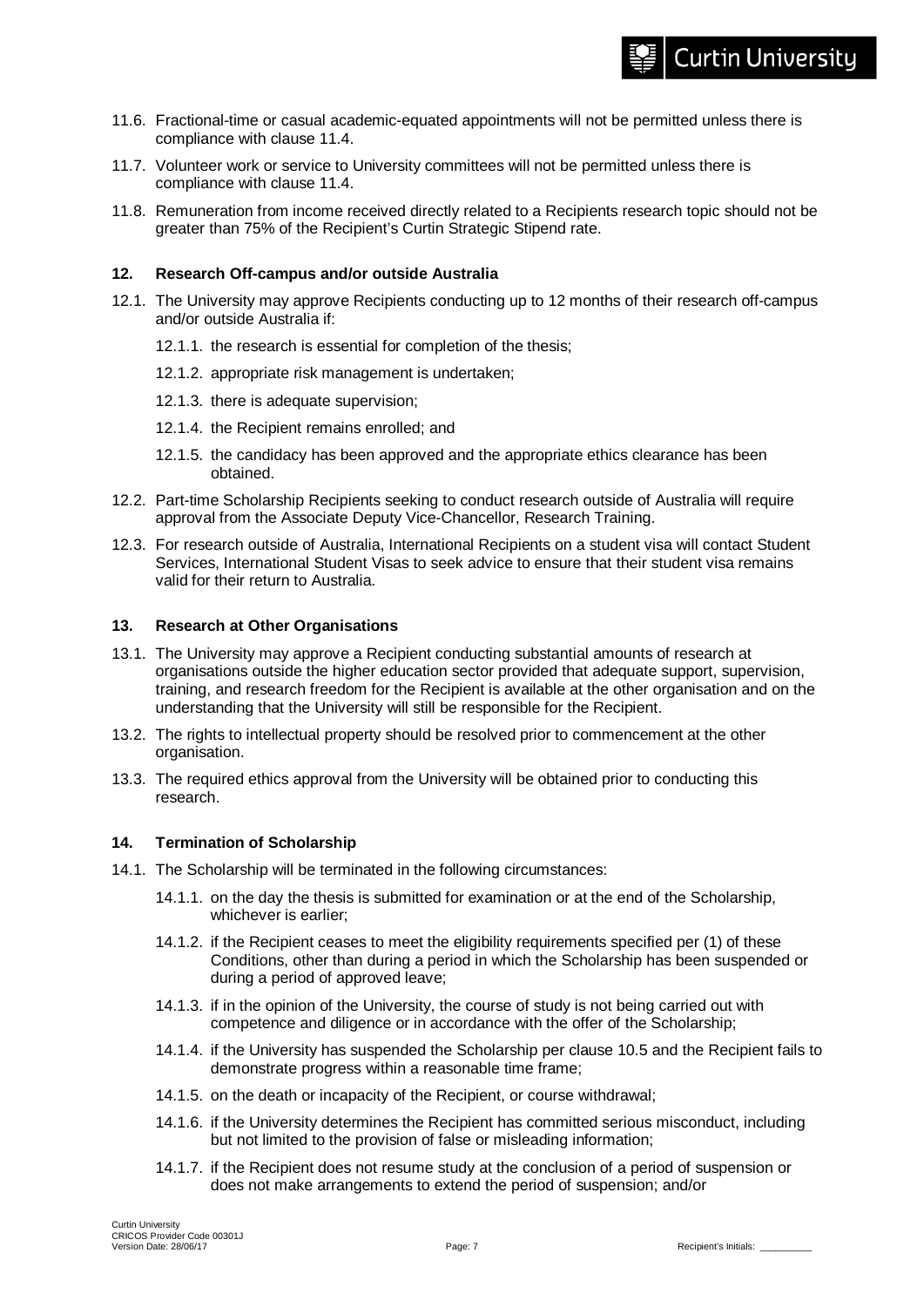- 14.1.8. if the Recipient does not resume study at the University on the date specified for return after a period of approved research off-campus and/or outside Australia.
- 14.2. In the case of an International Recipient, termination of a Curtin Strategic Stipend Scholarship may result in concurrent termination of the Curtin funded fee offset scholarship.

## **15. Leave Entitlements**

- 15.1. Recipients are entitled up to 20 working days paid annual leave and 10 working days paid sick leave for each year of the Scholarship. These periods of leave must be discussed with and approved by the Recipient's supervisor. These leave entitlements may be accrued over the life of the Scholarship but will be forfeited when the Scholarship is terminated.
- 15.2. On provision of a medical certificate, Recipients are entitled to receive additional paid sick leave of up to a total of 60 working days during the duration of the Curtin Strategic Stipend for periods of illness where the Recipient has exhausted the provisions of clause 15.1.
- 15.3. Sick leave entitlements (including additional sick leave) may also be used to cover leave for Recipients with family caring responsibilities. Recipients are required to take a Leave of Absence from their HDR course for periods of extended sick leave.
- 15.4. Recipients who have completed 12 months of their Scholarship are entitled to a maximum of 60 working days paid maternity leave during the duration of the Scholarship. This paid leave may also be approved if the Recipient has adopted a child. Maternity leave must be taken no earlier than eight (8) weeks prior to the expected birth/adoption date and conclude no later than 80 working days after the actual birth/adoption date of the child. The maternity leave will be paid at the rate the Curtin Strategic Stipend is administered to the Recipient.
- 15.5. Recipients who are partners of women giving birth while receiving a Scholarship and who have completed 12 months of their Scholarship are entitled to a period of 10 working days paid parenting leave at the time of the birth or adoption. This period of leave is to be taken anytime in the 80 working days immediately after the birth or adoption of the child. The leave will be paid at the rate the Curtin Strategic Stipend is administered to the Recipient.

#### **16. Erroneous Overpayment of Scholarship**

- 16.1. A Recipient who is taking leave from their HDR course is expected to submit the prescribed approval form in a timely manner and, where possible in advance in order to avail receiving an overpayment of their Scholarship. In circumstances where an overpayment does occur, reimbursement of the overpaid amount is required in accordance with the instructions of the University.
- 16.2. In the situation where a Recipient is overpaid an amount in excess of a full fortnightly Scholarship disbursement, the University may recover the overpayment by withholding future stipend payments at the same rate which the stipend was overpaid.

## **17. Confidentiality**

17.1. The deliberations and decisions of Faculty Graduate Study Committee (FGSC) and/or delegate officers relating to allocation, selection and award of Scholarships are confidential.

## **18. Legal Advice**

18.1. All Recipients are strongly recommended to seek their own independent legal advice regarding intellectual property and other contractual arrangements, both with the University and any other external parties.

#### **19. Variation of Conditions**

19.1. These conditions may be varied from time to time at the discretion of the Associate Deputy Vice-Chancellor, Research Training.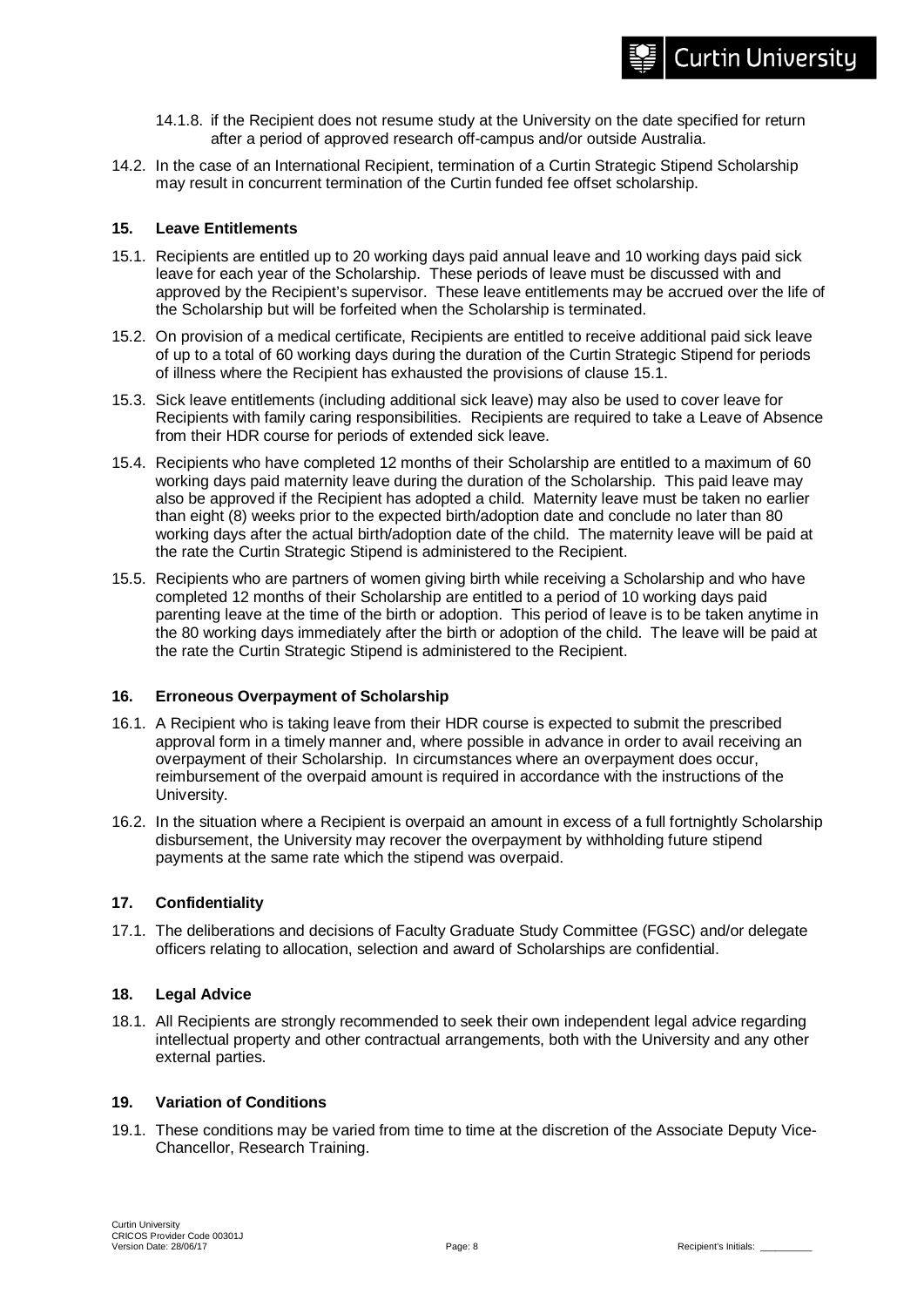#### **20. Provision of False or Misleading Information**

- 20.1. If the University knows or has reason to believe that a Recipient has provided false or misleading information to the University in relation to the Scholarship, the University will immediately:
	- 20.1.1. re-assess the Recipient's Scholarship entitlements; and
	- 20.1.2. where relevant, notify the Department of Education and Training or Department of Immigration and Border Protection of the suspected offence and provide where requested, a copy of the Recipient's application and any other relevant information.

#### **21. Acknowledgment of Curtin University Funded Support**

- 21.1. Recipients are required to acknowledge Curtin University's support in any published materials relating to their HDR by mention of support through a "Curtin Strategic Stipend Scholarship".
- 21.2. This requirement will be exercised both during and after completion of the HDR. Materials include items such as books, articles, newsletters or other literary or artistic works which relate to the Recipient's HDR project.

#### **22. Specific University Obligations**

- 22.1. The University will abide by the Australian Code for the Responsible Conduct of Research.
- 22.2. The University will be fair and equitable in the use of its discretionary powers.
- 22.3. The right of the Recipient to appeal decisions is recognised. The University will advise Recipients of appropriate appeal mechanisms for resolution of any disputes which might arise during their candidature.

#### **23. Specific Recipient Obligations**

- 23.1. A Recipient acknowledges and agrees that he or she :
	- 23.1.1. will diligently and to the best of their ability apply themselves to the successful completion of the degree;
	- 23.1.2. will conform to the rules (including disciplinary provisions) of the University;
	- 23.1.3. will abide by the Australian Code for the Responsible Conduct of Research;
	- 23.1.4. will provide all reports required by the University including an annual progress report submitted through the Graduate Research School. If the University does not consider that progress to be satisfactory, the Recipient will be placed on Conditional status and/or the Scholarship may be terminated; and
	- 23.1.5. will abide where relevant by the National Health and Medical Research (NHMRC) and Australian Research Council (ARC) Codes on Human and Animal Research Conditions and decisions of the Safety and Ethics committees of the University.
- 23.2. A Recipient will advise the University within ten (10) working days in writing if he or she:
	- 23.2.1. leaves Australia for reasons other than approved overseas study, approved suspension or approved annual leave;
	- 23.2.2. discontinues full time study;
	- 23.2.3. is absent from full time study for a period of ten (10) working days or longer without prior approval; and/or
	- 23.2.4. is in receipt of additional income, surplus to the Curtin Strategic Stipend Scholarship, which is for the purpose of supporting general living costs per the provisions of clause 1.1.6 and (11).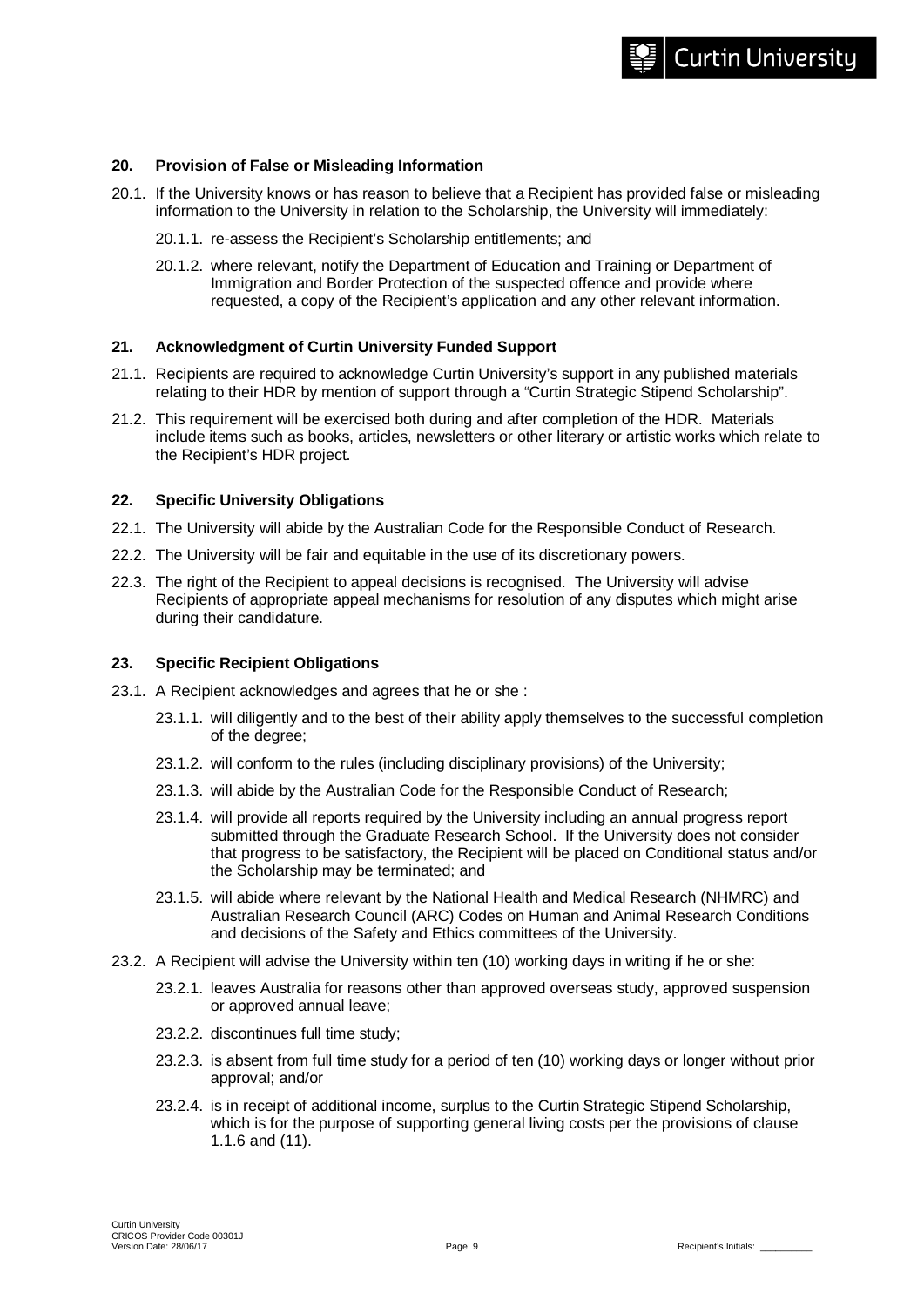## **24. Related Links**

Australia Awards Scholarships Policy Handbook (January 2017)

[http://dfat.gov.au/about-us/publications/pages/australia-awards-scholarships-policy](http://dfat.gov.au/about-us/publications/pages/australia-awards-scholarships-policy-handbook.aspx)[handbook.aspx](http://dfat.gov.au/about-us/publications/pages/australia-awards-scholarships-policy-handbook.aspx)

Australian Code for the Responsible Conduct of Research

<https://www.nhmrc.gov.au/guidelines-publications/r39>

Australian Statistical Geography Standard

<http://www.abs.gov.au/>

Curtin RTP Scholarship Policy webpage

<http://research.curtin.edu.au/postgraduate/rtp-scholarship-policy/>

Curtin Scholarships webpage

[http://Scholarships.curtin.edu.au/](http://scholarships.curtin.edu.au/)

Family Law Act 1975

[https://www.legislation.gov.au](https://www.legislation.gov.au/)

HESA Act 2003

<https://www.education.gov.au/higher-education-support-act-2003-and-guidelines>

Research Training Program (RTP) Scholarship Procedures

<http://policies.curtin.edu.au/findapolicy/>

Rule No. 10 Made Pursuant to Statute No. 12 – Enrolment: Degree of Doctor by Research [http://policies.curtin.edu.au/legislation/statutes\\_rules.cfm](http://policies.curtin.edu.au/legislation/statutes_rules.cfm)

Rule No. 11 Made Pursuant to Statute No. 12 – Enrolment: Degree of Master by Research [http://policies.curtin.edu.au/legislation/statutes\\_rules.cfm](http://policies.curtin.edu.au/legislation/statutes_rules.cfm)